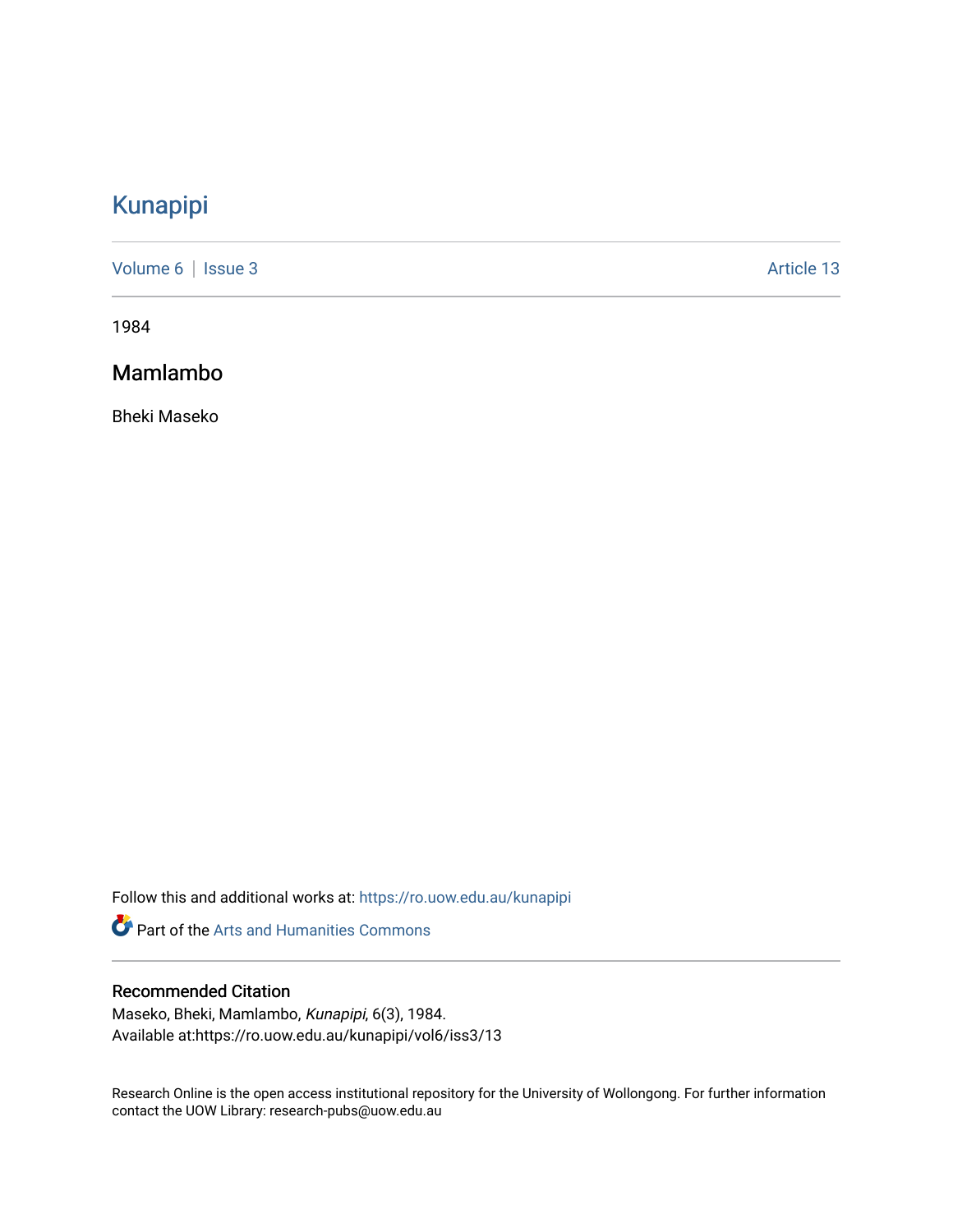## Mamlambo

### Abstract

Mamlambo is a kind of snake that brings fortune to anyone who accommodates it. One's money or livestock multiplies incredibly. This snake is available from traditional doctors who provide instructions regarding its exploitation. Certain necessities are to be sacrificed in order to maintain it. Sometimes you may have to sacrifice your own children, or go without a car or clothes. It all depends on the instructions of the doctor concerned.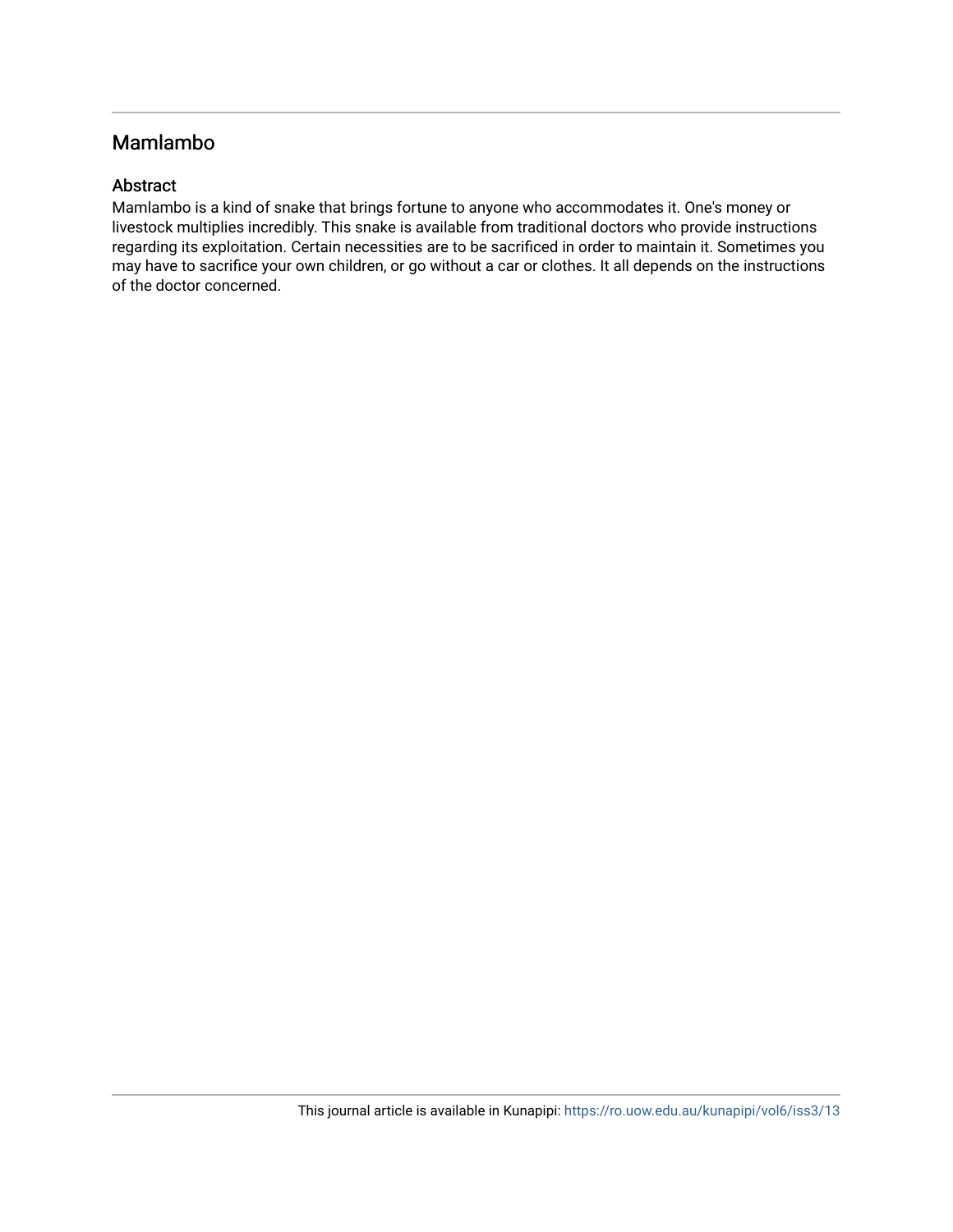# Mamlambo

Mamlambo is a kind of snake that brings fortune to anyone who accommodates it. One's money or livestock multiplies incredibly.

This snake is available from traditional doctors who provide instructions regarding its exploitation. Certain necessities are to be sacrificed in order to maintain it. Sometimes you may have to sacrifice your own children, or go without a car or clothes. It all depends on the instructions of the doctor concerned.

The duties involved are so numerous that some people tend to forget some of them. A beast must be slaughtered from time to time, and failing to comply with the instructions results in disaster. It is said that this monster can kill an entire family always starting with the children and leaving its owner for last.

Getting rid of this fortune snake is not an easy task when one has had enough of luck and sacrificing. Some say a beast must be slaughtered, then the entire carcass must be enfolded with the skin and thrown away. This is done in the presence of an indigenous doctor who performs the necessary ritual to the end.

Someone will come along, pick up a shiny object, and Mamlambo is his. There are many things said about this monster.

Here is an account of how Sophie acquired Mamlambo and what happened to her.

Sophie Zikode was a young, pretty, ebony-faced woman with a plump and intact moderate body. Ever since she came to stay in the Golden City to work as a domestic servant, she never had a steady boyfriend. The only man who lasted longer than any other was Elias Malinga who was from Ermelo. He was the first man she met when she came to Johannesburg and he was the only man she truly loved.

She was so obsessed with love that she readily abandoned any possessions or habits that Elias disliked. In spite of the priority his children and wife in Ermelo enjoyed, she was still prepared to marry Elias Malinga without the slightest intention of disrupting his marriage during their love affair.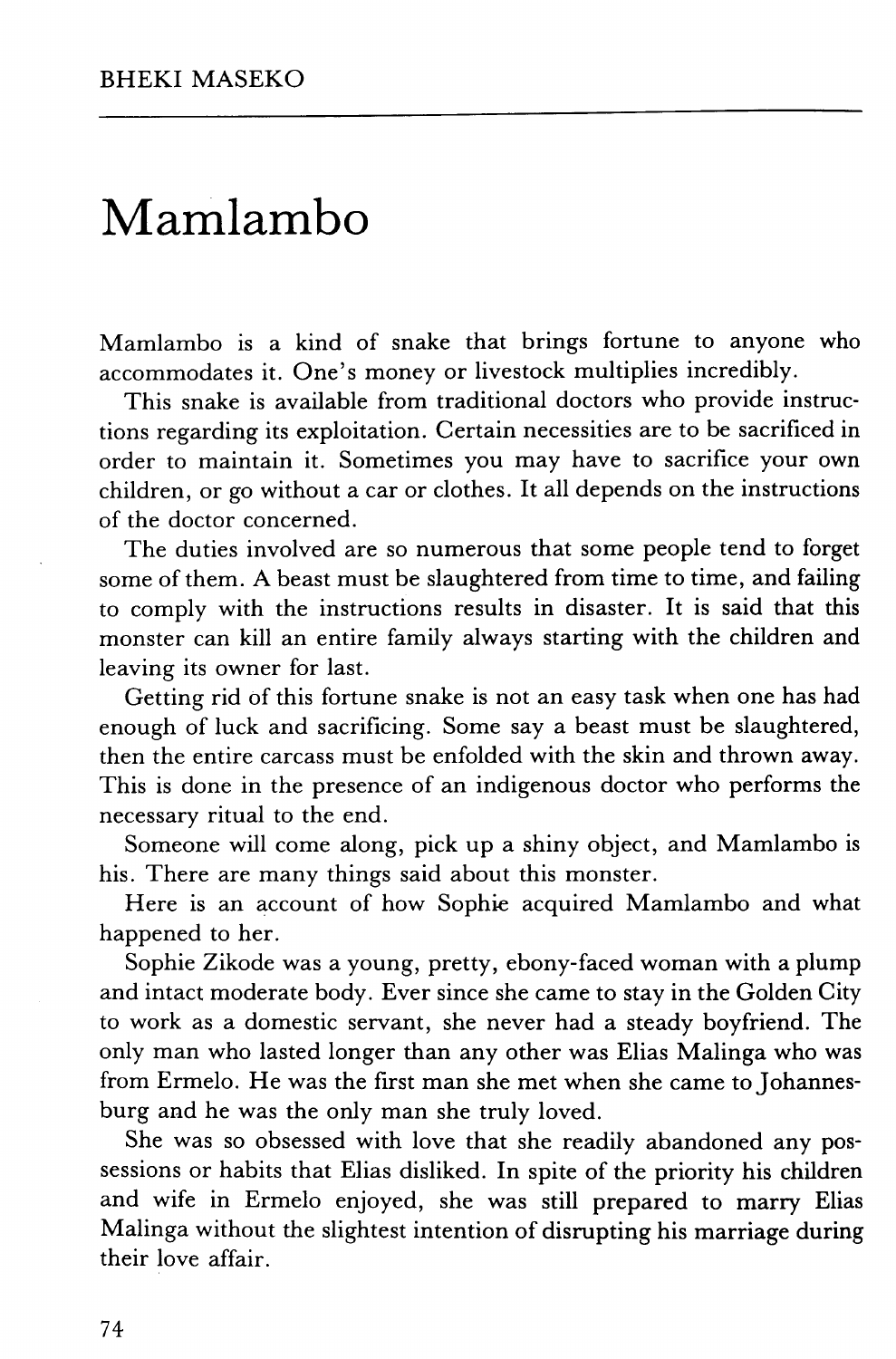One day, after a quarrel, Elias went away and never came back again. She phoned his place of employment to be told by a friend of Elias that he (Elias) had had enough of her. She never heard from him ever again.

After Elias, Sophie never again had a steady boyfriend. They all deserted her after two or three months. But it no longer hurt. The only name that haunted her day and night was Elias.

Ever since Elias left her she had never loved anybody else. All she wanted now was a husband she could be loyal to. But she just could not find one. Then along came Jonas, a tall, well built Malawian who was much more considerate than any of the other men.

For the first time in her young life a thought came into her mind. She must consult a traditional doctor for help. She wanted to keep Jonas forever. She must see Baba Majola first thing in the morning.

The following morning Sophie visited Baba Majóla who was a street cleaner. The old man listened sympathetically to her problem while he swept rubbish out of a gutter. He told her to return at four in the afternoon. Sophie was there on time.

Baba Majóla gave her a smelly sticky stuff in a bottle. He told her to rub her whole body with it before the boyfriend came, and to put it under the pillow when they slept. The poor girl agreed amicably.

She did exactly as she had been told to do. She felt guilty as the atmosphere became tense in the little room.

They ate in silence as the clock on the small table ticked away, disturbing the deep silence. Jonas was not his usual self today. He was quiet in a strange manner.

They were sleeping for some minutes when Jonas felt something peculiar under the pillow. It felt cold and smooth.

'Sophie, Sophie,' he called, shaking her gently. 'What is this under the pillow?'

Sophie had felt the strange object soon after they had climbed into bed. But she had been scared to ask Jonas what it was.

'I don't know,' she replied pretending to be sleepy. 'Switch on the light, let's have a look.'

With a trembling hand Jonas fumbled for the switch. 'Gosh, what a big snake!'

Jonas was the first to jump out of bed. Sophie followed. They fiddled with the door until it was open and ran into the brightly lit street.

Semi-naked, they knocked at the servant's room of a house in the neighbourhood to wake up a friend of Sophie's. Sophie's friend was very stunned to find them in that manner.

Quickly they explained the situation and together they went back to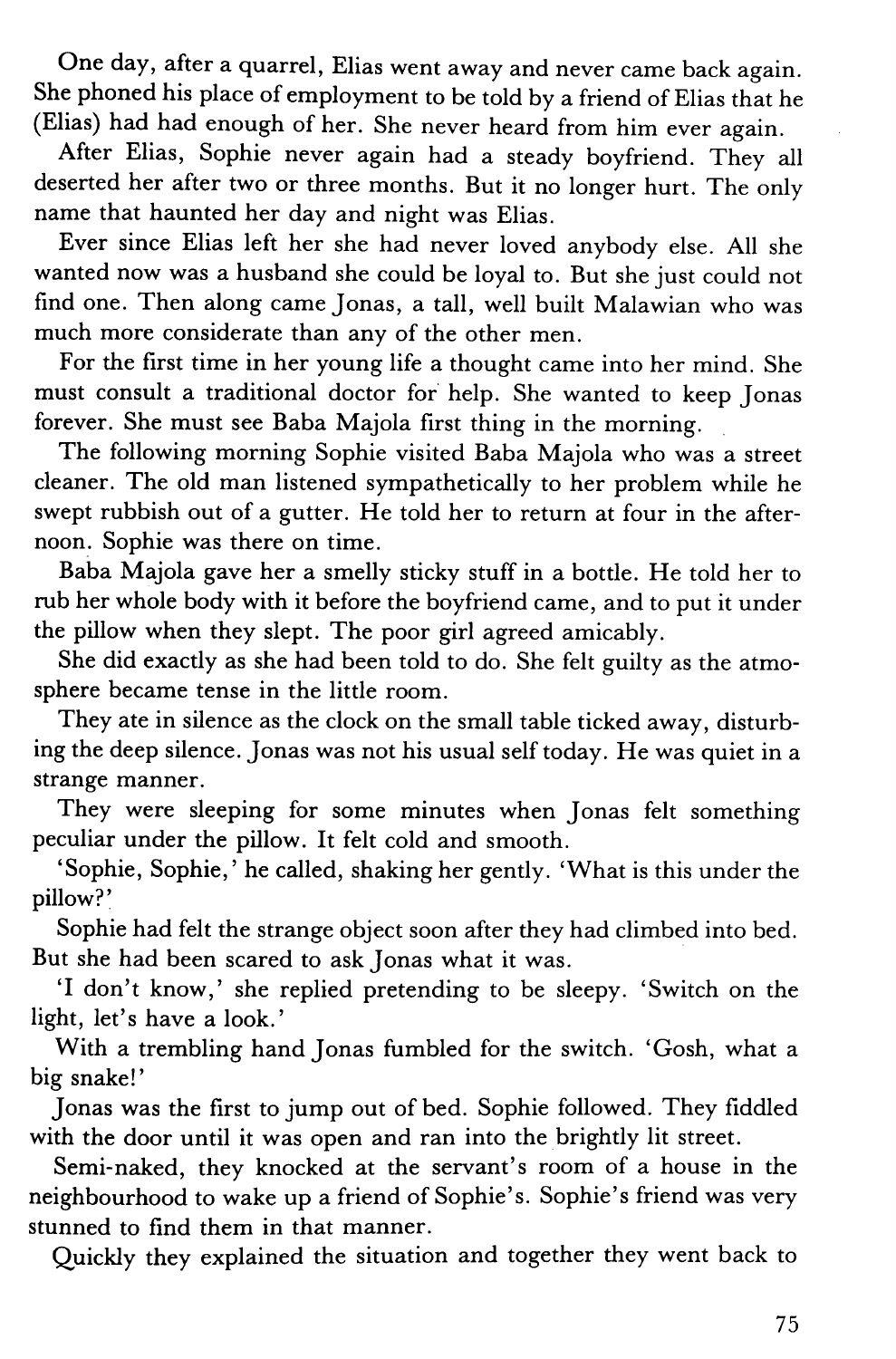Sophie's room. Through the window they could see the snake, lying across the bed. Sophie was very scared, but Jonas, Christ! Jonas, he could hardly speak.

Realising that things were bad, Sophie decided to tell the whole truth. She told Jonas she did it 'because I wanted to keep you forever'. They decided to go to a traditional doctor who stayed a few streets away.

They knocked and after waiting awhile, the doctor answered. He opened the door but quickly closed it again. They heard him say: 'Wait outside there. I can sense something melancholy.'

They could hear the indigenous doctor saying something in a strange language, and the smell of burning muti came to them in full force.

He began to moan as if speaking to gods in a faraway land. He then opened the door and inquired what their problem was. Sophie retold her story.

'Oh, my girl. What you have in your room is Mamlambo,' he shuddered.

'What? Mamlambo!' cried Sophie. 'Oh God, what have I done to deserve such punishment? What big sin have I committed to be punished in this manner?' Tears streamed continuously down her cheeks.

'Crying won't solve the problem, my dear girl,' intervened the doctor in broken Zulu. 'The only solution is to get rid of the snake, and I need your co-operation to do that. I'll give you a suitcase to take to your room, and the snake...'

'What!' cried Sophie. 'Must I go back to that room again? Oh, no, not me, I'm sorry.'

'The choice is yours, my girl. You either keep it or get rid of it. The sooner the better because if you don't it will be with you wherever you go. It is your snake. The witchdoctor was tired of it so he transferred it to you. So you are duty bound to transfer it to someone else or keep it.'

'Transfer it to someone else! Oh no! Why don't we throw it into the river or somewhere,' Sophie grumbled.

'You can't. Either you transfer it, or you keep it. Do you want my help or what?' asked the doctor in a businesslike manner.

'Yes.' Sophie agreed in a tired voice, eyeing her friend. Sheila and the timid Jonas, with the 'I hate to do it' look.

The traditional doctor took a large suitcase from the top of the wardrobe, put some muti inside and burnt it. He moaned again as if speaking to gods they could not see. He chanted on in this manner for what seemed like ages.

'You'll take this suitcase to your room and put it next to your bed. The snake will roll itself into the suitcase.' He saw that Sophie was doubtful so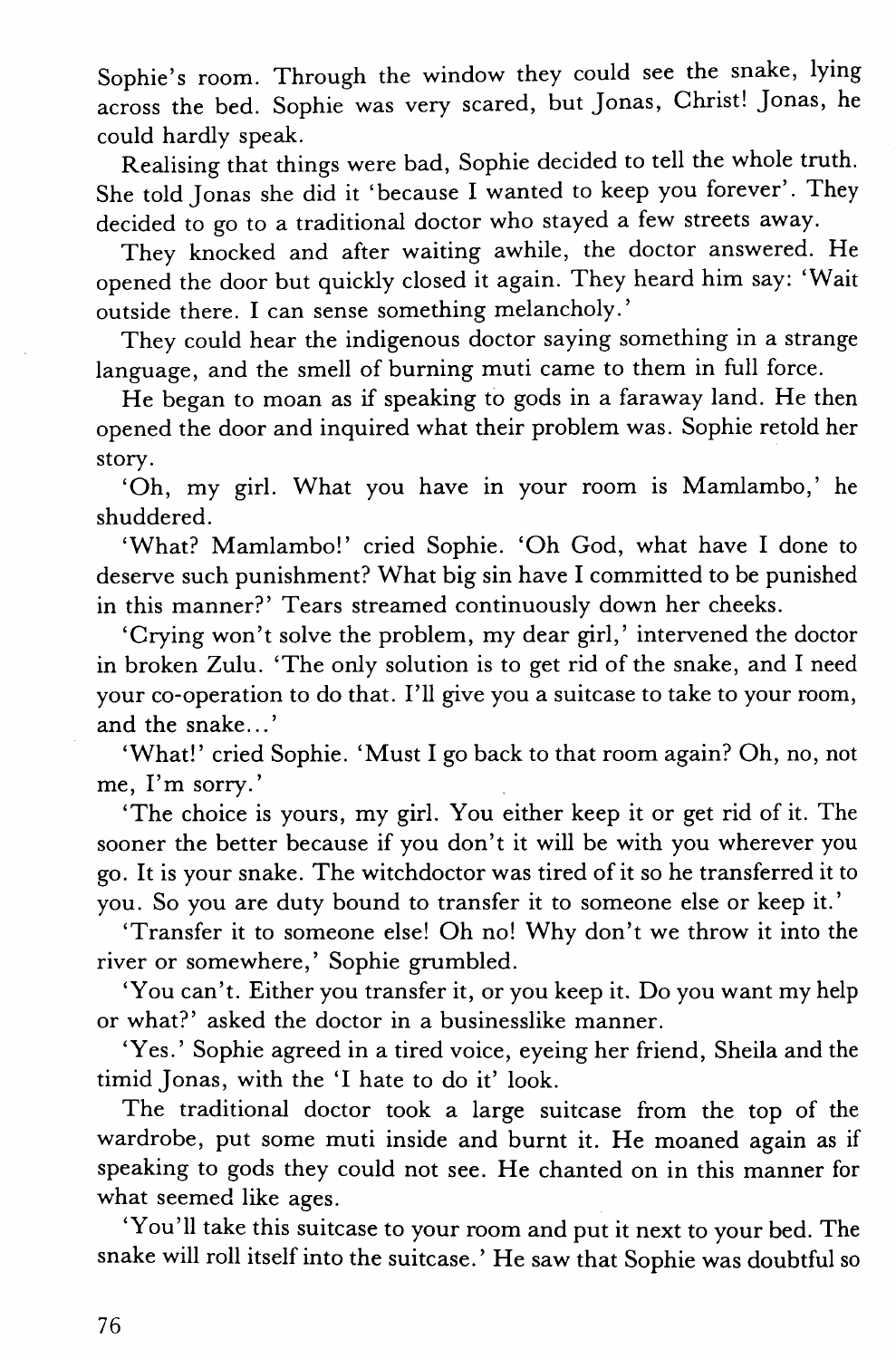**he added: 'It's your snake. It won't harm you.' He continued: 'You will then go to a busy place and give it to someone. That you will figure out for yourself.'** 

**They all went back to Sophie's room. The big snake was still there. Having told herself that 'come what may', Sophie tip-toed into the room and put the suitcase next to the bed.** 

**Slowly, as if it were smelling something, the snake lifted its head, slid into the suitcase and gathered itself into a neat coil.** 

**Her mind was obsessed with Johannesburg station where she would give Mamlambo to someone for good. She walked quickly towards the taxi rank, impervious to the weight of the suitcase.** 

**She did not want to do this to anyone but she had no option.** 

**Remembering that taxis were scarce after eight, she quickened her pace. She saw a few police cars patrolling the area, probably because of the high rate of housebreaking in the area, she thought.** 

**It was while she was daydreaming at the bus stop that she realised the car at the traffic lights was a patrol car headed in her direction. Should she drop the suitcase and run? But they had already seen her and she would not get far. How will she explain the whole thing to the police? Will they believe her story? The news will spread like wildfire that she's a witch? What would Elias think of her?** 

**'What are you doing here at this time?' asked the passenger policeman,** 

**'I'm waiting for a taxi, I'm going to the station,' answered Sophie, surprised that her voice was steady.** 

**'We don't want to find you here when we come back,' commanded the policeman eyeing the suitcase. The car screeched away.** 

She was relieved when the taxi appeared. The driver loaded the **suitcase in the boot asking what was so heavy. She simply told him it was groceries.** 

**There were two other passengers in the taxi who both got off before the taxi reached the city.** 

**'Are you going to the station?' inquired the driver inquisitively.** 

**'No, I'm going to the bus terminus,' Sophie replied indifferently.** 

**'I know you are going to the station and I'm taking you there,' insisted the man.** 

**'You can't take me to the station,' said Sophie, indignant. 'I'm going to Main street next to the bus terminus.'** 

**Ignoring her he drove straight to the station, smiling all the way. When they reached the station he got out of the car and took the suitcase from the boot.**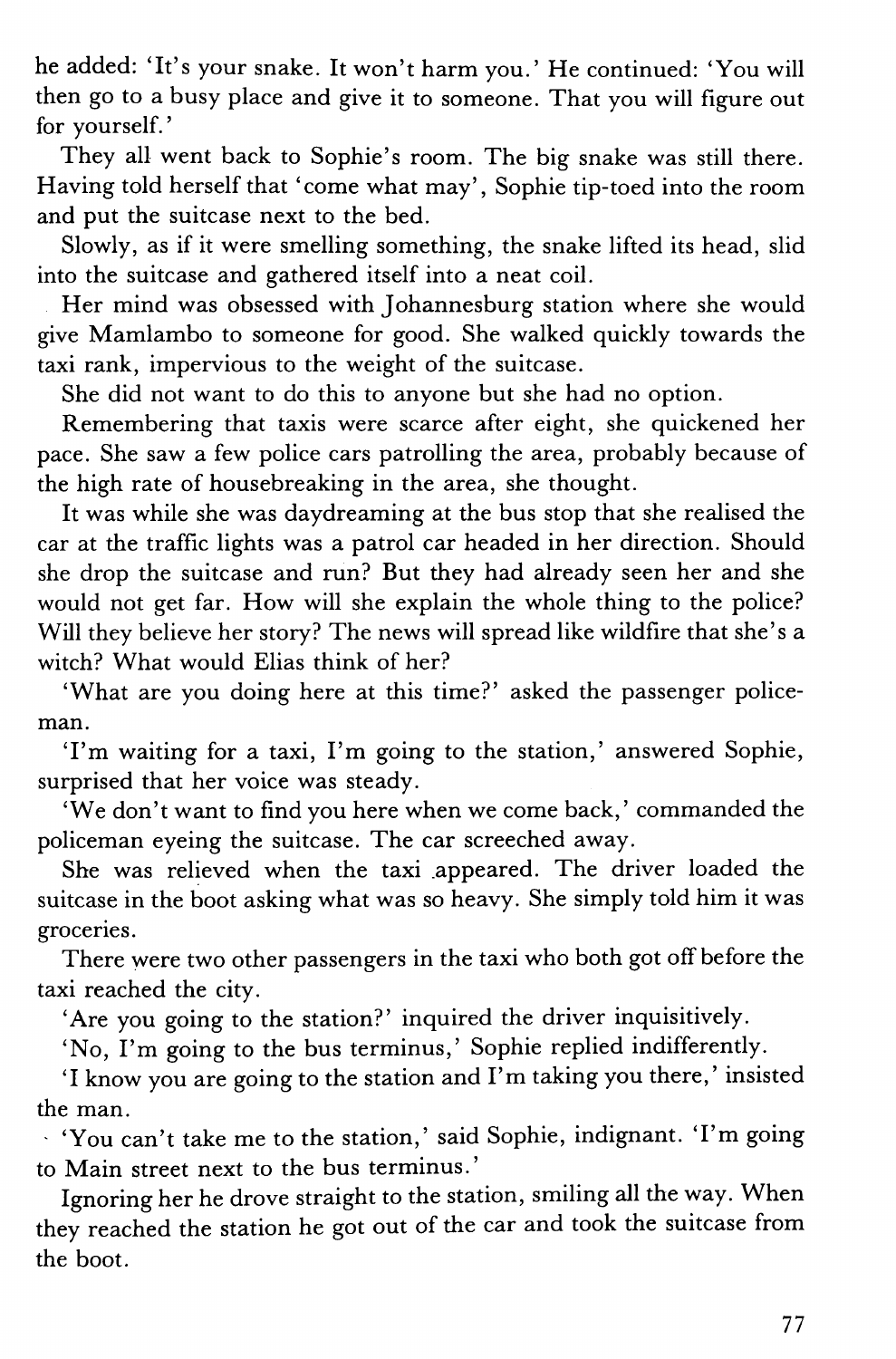Sophie paid him and gestured that she wanted her suitcase. But the man ignored her.

'To which platform are you going? I want to take you there.'

'I don't want your help at all. Give me my suitcase and leave me alone,' she urged, beginning to feel real hot under the collar.

'Or are you going to the luggage office?' mocked the man going towards the brightly lit office.

Sophie was undecided. Should she leave the suitcase with this man and vanish from the scene. Or should she just wait and see what happened? What was this man up to? Did he know what was in the suitcase or was he simply inquisitive? Even if she bolted he would find her easily. If only she had brought someone with her.

Suddenly she was overwhelmed by anger. Something told her to take her suitcase from the man by force. He had no business to interfere in her affairs. She went straight into the office, pulled the suitcase from between the man's legs and stormed out.

Stiff-legged she walked towards the station platform feeling eyes following her. She zig-zagged through the crowds, deaf to the pandemonium of voices and music blaring from various radios. She hoped the taxi driver wasn't following her but wouldn't dare look back to see.

'Hey you, girl! Where do you think you're going?' It was the voice of the taxi driver.

She stopped dead in her tracks without turning. She felt a lump in her throat and tears began to fall down her cheeks. She was really annoyed. Without thinking she turned and screamed at the man.

'What do you want from me! What on earth do you want!'

With his worn out cap tipped to the right and his hands deep in his khaki dustcoat pocket, the smiling man was as cool as ever. This angered Sophie even more.

 $\sqrt{\ }$ You are running away and you are trying to erase traces,' challenged the taxi driver indifferently, fingering his cap time and again.

'What's the matter?' asked a policeman who had been watching from a distance.

'This man has been following me from the bus rank and is still following me. I don't know what he wants from me,' cried Sophie.

'This woman is a liar. She boarded my taxi and she's been nervous all the way from Kensington. I suspect she's running away from something. She's a crook,' emphasised the taxi driver looking for approval at the crowd that had gathered around them.

'You are a liar! I never boarded your taxi and I don't know you. You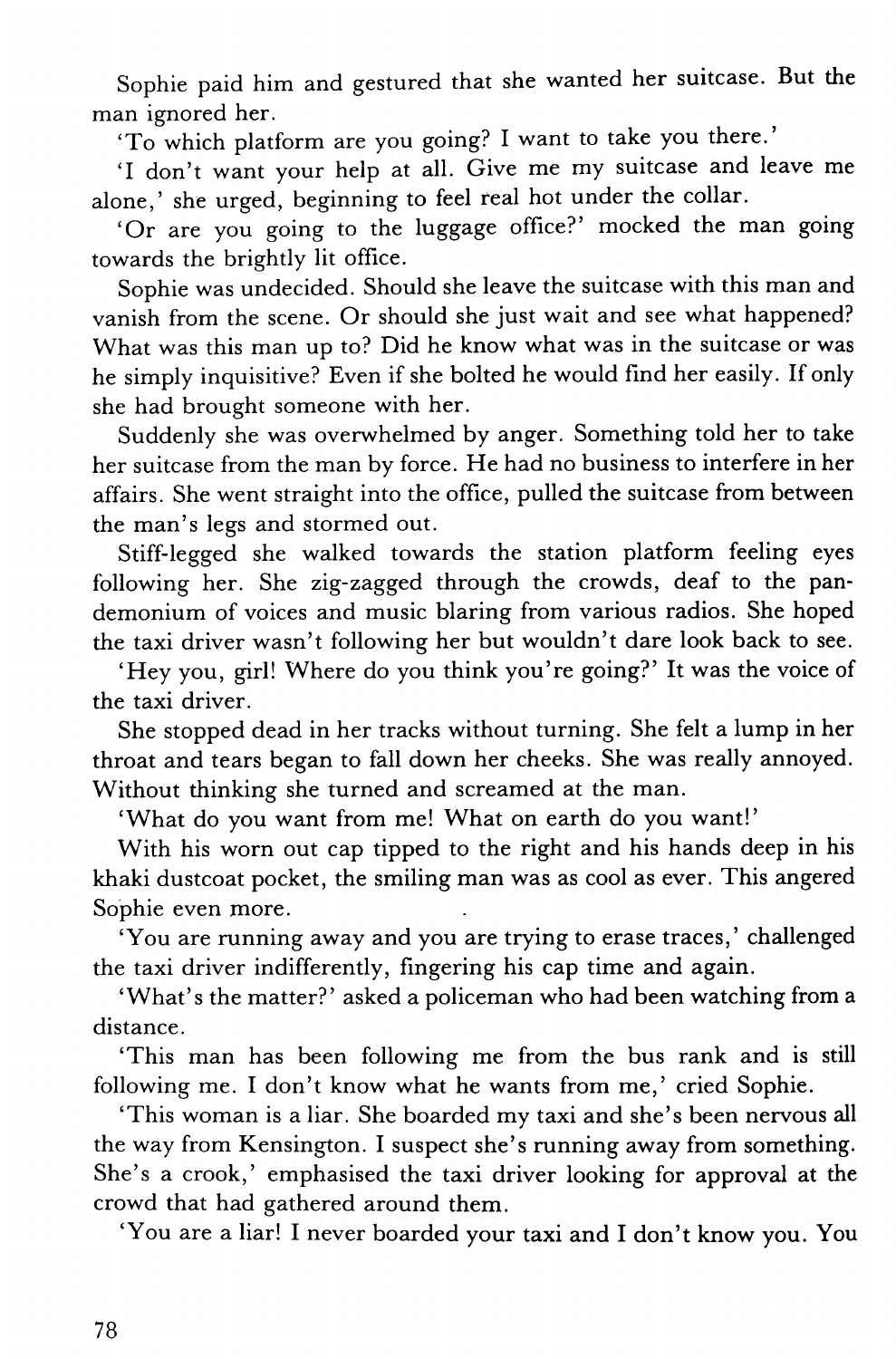followed me when I left the bus rank.' Sophie wept, tears running freely down her cheeks.

'Let her open the suitcase let's see what's inside.' Sheepish Smile went for the suitcase.

'All right. All right.' The policeman intervened. 'Quiet everybody. I do the talking now. Young man,' he said, 'do you know this woman?'

'I picked her up at Kens...'

'I say do you know her?'

'Yes, she was in my taxi...'

'Listen young man,' said the policeman beginning to get angry. 'I'm asking you a straight forward question and I want a straight forward answer. I'm asking you for the last time now. I-say-do-you-know-thiswoman?' He pointed emphatically at Sophie.

'No, I don't know her,' replied Sheepish Smile reluctantly, adjusting his cap once again.

'Did she offend you in any manner?'

'No,' he replied shamefaced.

'Off you go then. Before I arrest you for public disturbance,' barked the policeman pointing in the direction from which the man had come. Then he turned to Sophie.

'My child, go where you are going. This rascal has no business to interfere in your affairs.'

Relieved, she picked up her suitcase, thanked the policeman and walked towards platform fourteen as the policeman dispersed the people and told them to mind their own business.

Platform fourteen. The old lady grew impatient. What's holding him? she thought. She came bi-monthly for her pension pay and each time the taxi dropped them on the platform, her son would go to the shop to buy food for the train journey home. But today he was unusually long in coming back.

These were the thoughts going through her mind when a young, dark, pretty woman approached her.

'Greetings, gogo,' said the young woman, her cheeks producing

dimples.<br>'Greetings, my child,' answered the old lady looking carefully at this young pretty woman who was a symbol of a respectable makoti. young pretty woman who was a symbol of a respectable makoti.

When is the train to Durban departing?' asked  $S_{\text{c}}$ watch. 'At ten o'clock.'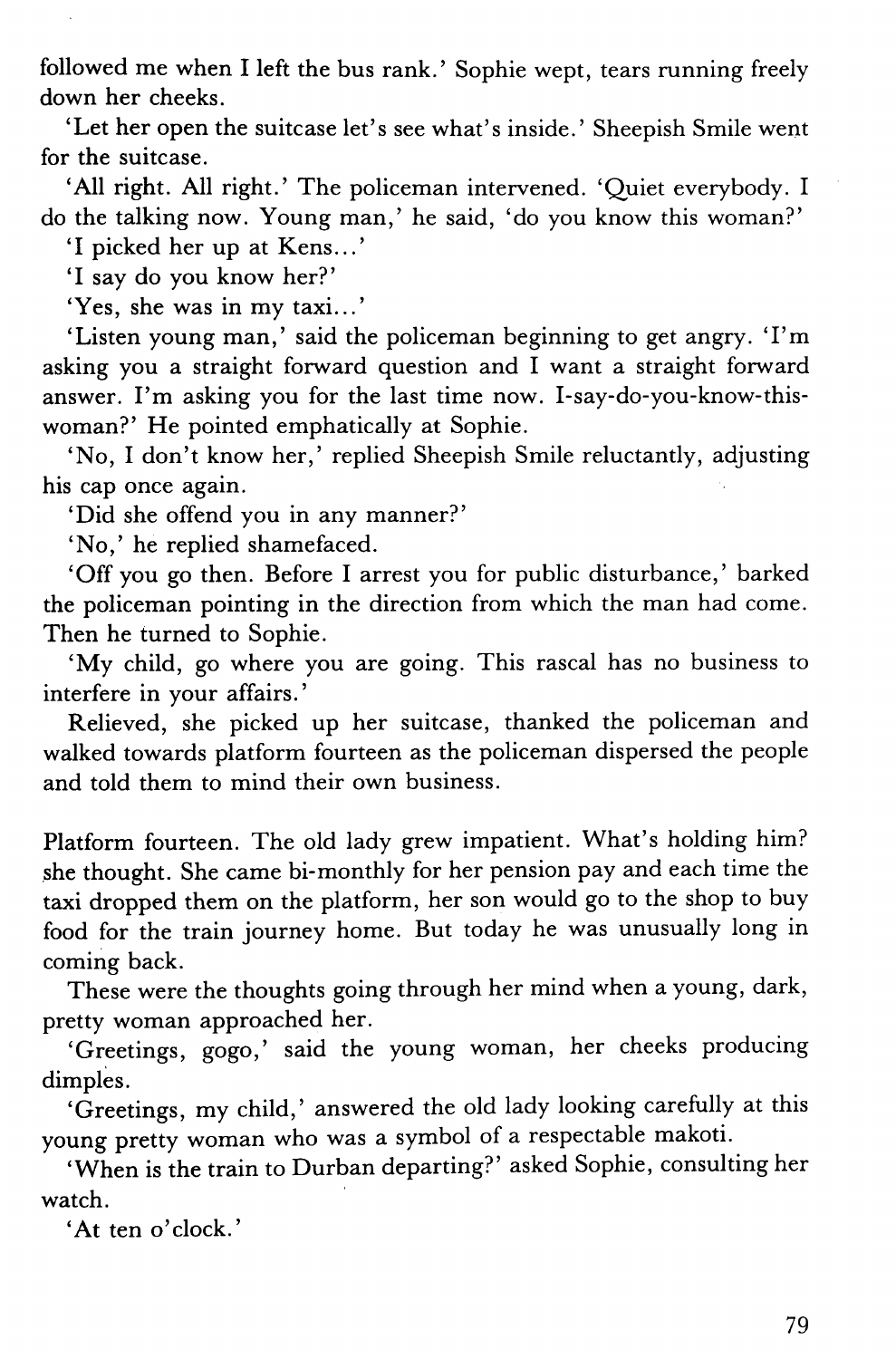The conversation was very easy with the loquacious old lady. The cars and people on the platform increased.

'Excuse me, gogo, can you look after my luggage while I go to the shop: I won't be long.

'Okay, okay, my child,' agreed the old lady pulling the suitcase

nearer.<br>She quickly ascended the steps. By the time she reached the top she was panting. To her surprise and dismay, here was Elias shaking hands was painting. To her surprise  $\frac{1}{2}$  in  $\frac{1}{2}$  in  $\frac{1}{2}$  is and dismay, here who hadn't seen each with another man. They chatted like old friends who had other for a long time.<br>Sophie stood there confused. Fortunately Elias' back was turned on

her and the place was teeming with people. She quickly recovered and her and the place was teeming with people. She quickly recovered and mingled with the crowd. Without looking back she zig-zagged through the crowded arcade.<br>She was relieved when she alighted from the bus in Kensington. She

had nearly come face to face with Elias Malinga. Fortunately he was cheerfully obsessed with meeting his friend. She was scared all the way to the bus terminus, but more so for the taxi driver. Now something else bothered her. The old lady? Who was she? Sophie felt as if she knew, or bothered her. The old lady? Who was she knew,  $\mathcal{S}$  is a sheared into the most, but had at least seen the woman somewhere. She searched into the past, but couldn't locate it.<br>What will happen to the suitcase? Will the old lady take it?

And Elias? What was he doing there? She suddenly felt hatred for Elias. He had never pitied her, and it was worse when she phoned his place of employment to be a laughing stock to his friends. She became angry with herself to have allowed her life to be dominated by love that brought no peace or happiness, while Jonas was there giving all the love and kindness he possessed. For the first time she fell in love with Jonas. But will he still accept her? If only he could ask her to marry him. She  $B_{\text{u}}$  is the still accept her? If only he could ask her to marry him. She would not do it for the sake of gotting married. She would be marrying a man she truly loved.<br>Jonas and the Nyasa doctor were seated on the bed when Sophie came

in. Sophie was surprised to see all Jonas' belongings packed up.

'Are you leaving me, Jonas?' Sophie whispered in a shaky voice.

'No, darling. My father wants me back in Malawi because he can no 'No, darling. My father wants me back in Malawi because he can no longer handle the farm by himself. And I would be very happy to take you along with me.'

'But I don't have a passport. How can I go to Malawi without one? And besides, my parents won't know where I am.'

'We are in fact not going today. We will negotiate with your parents